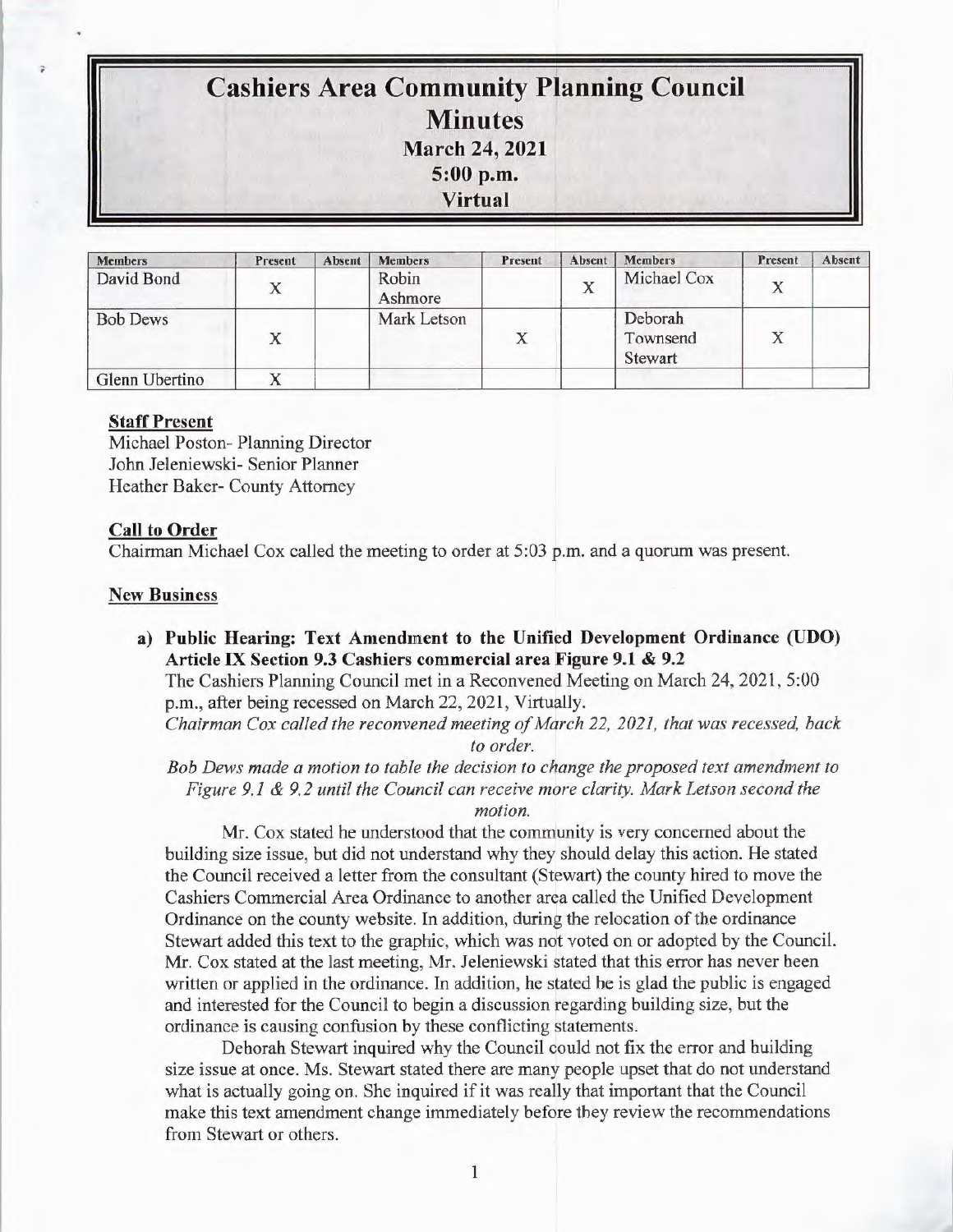Mr. Dews stated he would like to receive more clarity, and does not see the urgency of making this change now as precedence has set guidelines on how staff and the Council applies the ordinance. In addition, he inquired if the Council would be governed by precedence if an applicant pointed out this error in the ordinance.

Heather Baker stated the Planning Director has made the determination that because this was an error, it never existed and the graphic error does not convey anything at all that the text applies. The graphic states "Maximum Structure: less than or equal to 5,000," however, a maximum cannot be less than or equal to, and the graphic does not clarify what unit of measurement for the 5,000. The graphic has another error with language of a conditional use permit, which is no longer in effect and the Council now uses a special use permit process. This process is triggered by structures that are greater than or equal to 1,500 square feet, and would come before the *Council* for review. Ms. Baker stated they are correct that removing or not removing these typographical errors does not change their current process for special use permits. These typographical errors cause confusion when reading the ordinance, and leaves open the legal liability for an applicant to challenge that would result in potentially more Council meetings, and the county in court. Ms. Baker stated from a legal standpoint, she would recommend the Council correct the error, and have the conversations of building size moving forward.

Mr. Cox inquired if the Council and county have legal liability since this error has been found, and is the Council compelled to take action to fix the error. Ms. Baker stated not necessarily, this graphic does not say anything specific that the county could apply. In addition, the Council is covered under the county's liability policy and would not have personal liability.

Glenn Ubertino stated the Council should take the next couple of months to make this correction as soon as possible with the right language. Mr. Letson stated the Council should take this time to listen to the community and consider building size to reduce backlash from the community. Ms. Stewart stated she agreed that after the scare the community has just been through, and they are now collectively taking a deep breath it would not be a good idea to stir up the community again. In addition, she does not believe this is much of a risk to postpone correcting this error, and would make the Council focus immediately on the building size discussion.

David Bond stated when they had the Cashiers Community Design Review subcommittee, he recalled discussing a maximum square footage of building size and he believes the number they considered was 8,000 square feet.

Mr. Poston stated the Small Area Plans asks to consider a maximum building size. In addition, the presentation and recommendations from Stewart has not been available to the public long enough for review. Mr. Poston stated that for a policy shift, they should provide time to receive community input, and the Council should discuss the appropriate square footage and the impacts of this decision.

Mr. Cox stated the Council's job is to guide the process, listen and serve the community. However, he thought the responsible action would be to remove the typographical error in the graphic as both the Planning Director and County Attorney recommended the Council remove.

Mr. Dews stated the Council has received emails from the public of the many different interpretations regarding this discussion. He stated that it would be a different discussion if it was a true detriment in leaving the mistake in the ordinance, but the precedence has been set and business would go on as usual until this can be resolved and fixed with input from the community.

Ms. Baker stated staff discussed how they could make this an easier decision for the Council, but based on feedback received they could leave the typographical error in